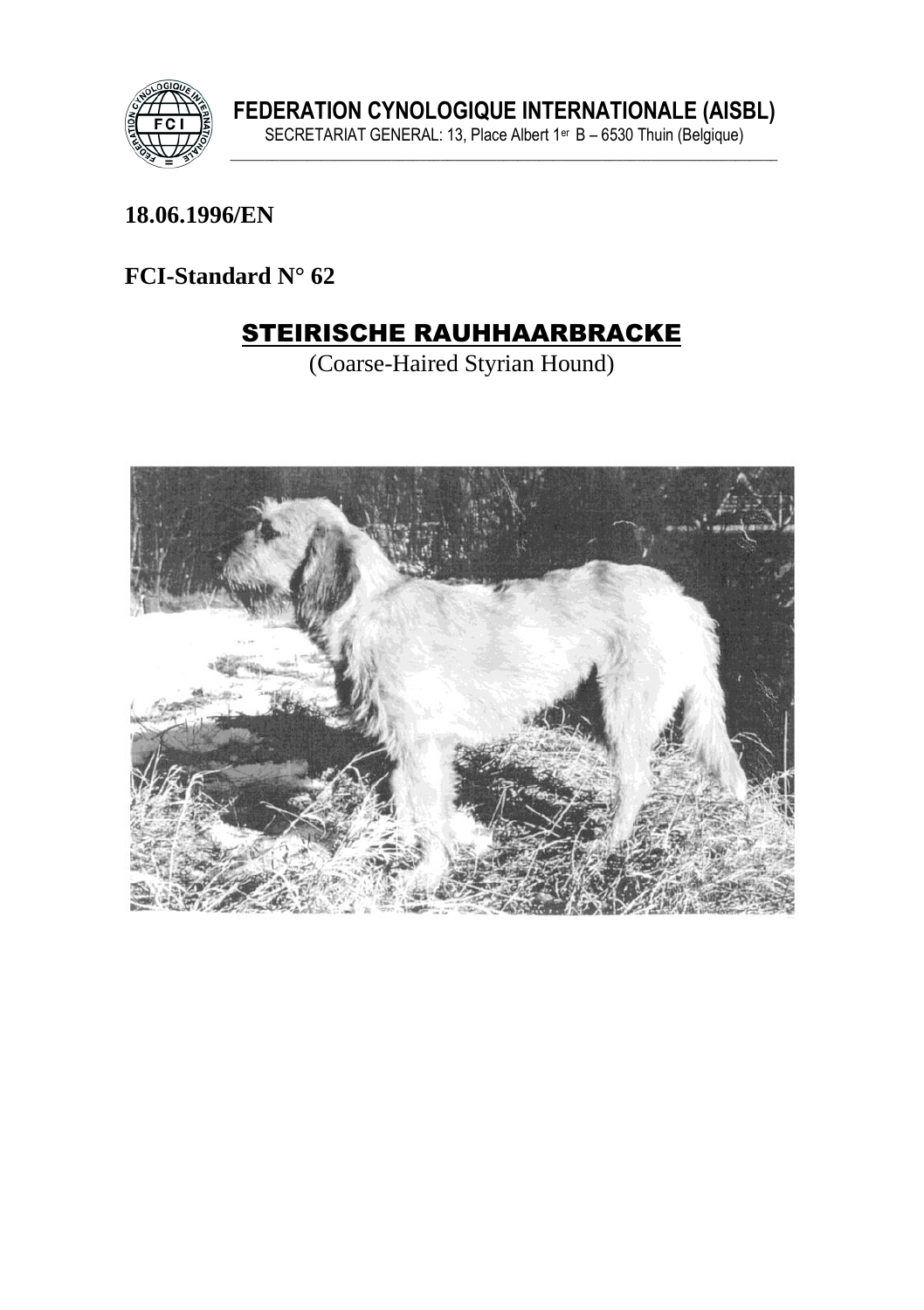**TRANSLATION**: C. Seidler. Official language (DE).

#### **ORIGIN**: Austria.

### **DATE OF PUBLICATION OF THE OFFICIAL VALID STANDARD**: 10.10.1995.

**UTILIZATION**: The breed's work does not only consist in hunting with giving tongue but very often in purely tracking wounded game in difficult mountain territory.

| <b>FCI-CLASSIFICATION:</b> Group 6 |                     | Scenthounds         | and |
|------------------------------------|---------------------|---------------------|-----|
|                                    |                     | related breeds.     |     |
|                                    | Section 1.2.        | Medium-sized hounds |     |
|                                    | With working trial. |                     |     |

**BRIEF HISTORICAL SUMMARY**: Carl Peintinger, industrialist in Styria, began breeding in 1870 by crossing the Hanoverian Scent Hound bitch "Hela 1" with a coarse-haired male Istrian Hound, which excelled in hunting qualities and appearance. The best puppies from this litter were reared and selective breeding from them was continued. Their rough coats made the dogs resistant to the inclemencies of the weather.

**GENERAL APPEARANCE**: Medium size, strong muscles. Expression serious but not vicious.

**BEHAVIOUR / TEMPERAMENT**: A passionate, tough hunting dog which unceasingly giving tongue; a firm and determined tracker.

#### **HEAD**

CRANIAL REGION: Skull: Slightly rounded. Occiput well developed. Stop: Clear.

FACIAL REGION: Nose: Black.

FCI-St. N° 62 / 18.06.1996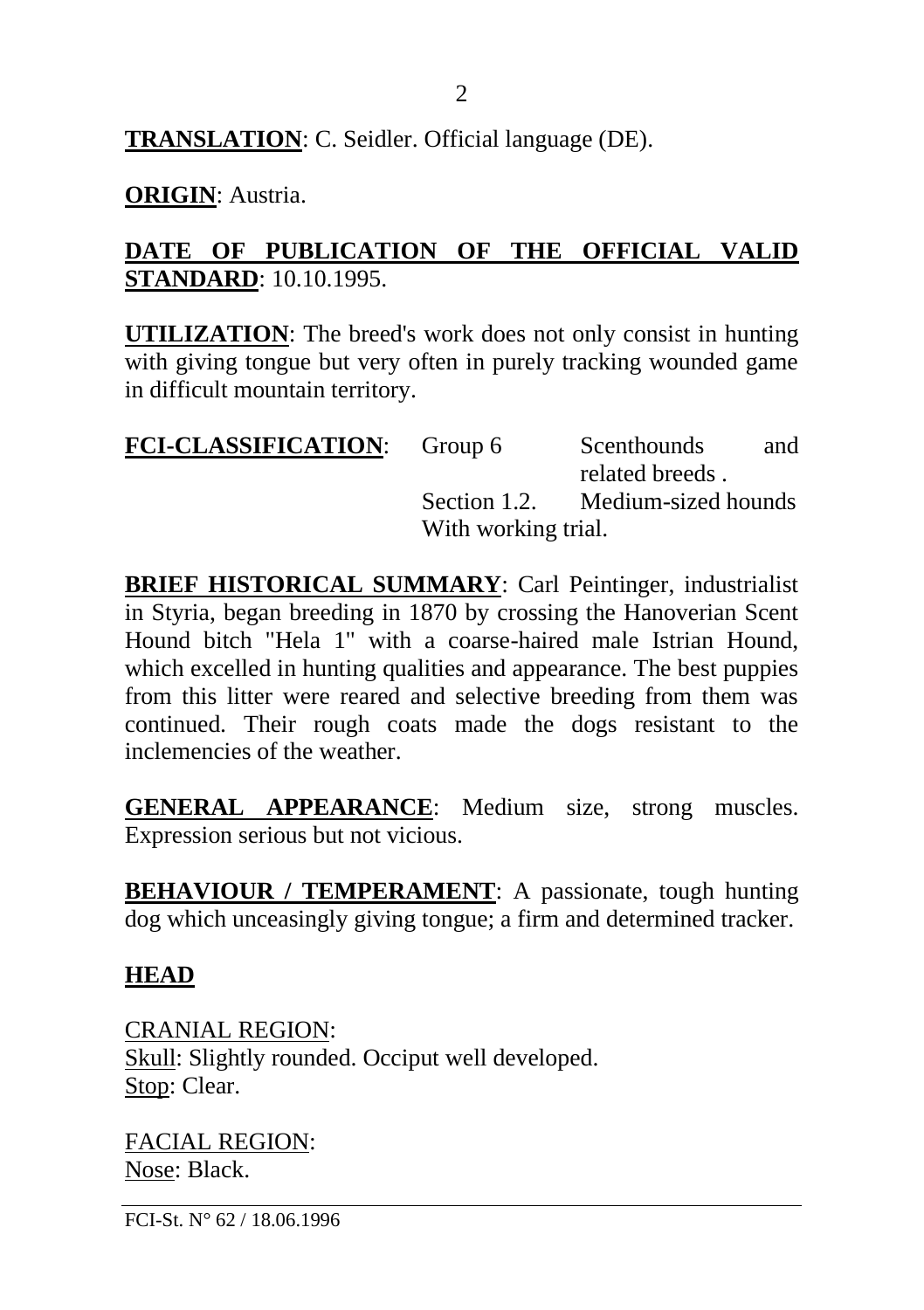Muzzle: Strong and straight.

Lips: Not pendant.

Jaws/Teeth: Strong scissor bite. A complete set with 42 teeth is sought after; the absence of totally two PM1 or PM2 (premolar 1 or 2) is tolerated; the M3 (molar 3) are not taken into account.

3

**EYES**: With brown iris.

**EARS**: Leather not too large, lying flat, covered with fine hair.

**NECK:** Strong, not too long.

## **BODY**:

Back: Straight and broad. Loin: Moderately tucked up. Croup: Falling away obliquely. Chest: Deep and broad.

**TAIL**: Medium length, strong at root, well coated, never curled but carried upwards in slight sickle shape. Brush, with no plume, on underside.

## **LIMBS**

## FOREQUARTERS:

General appearance: Legs straight in position, muscular with good angulation.

Shoulder: Well laid back.

Forefeet: Not too large. Toes well arched, close together. Pads hard, not too large.

### HINQUARTERS:

General appearance: Muscular, strong, well angulated. Straight position when seen from rear.

Hind feet: Not too large. Toes well arched, close together. Pads hard, not too large.

**MOVEMENT**: Ground covering, elastic.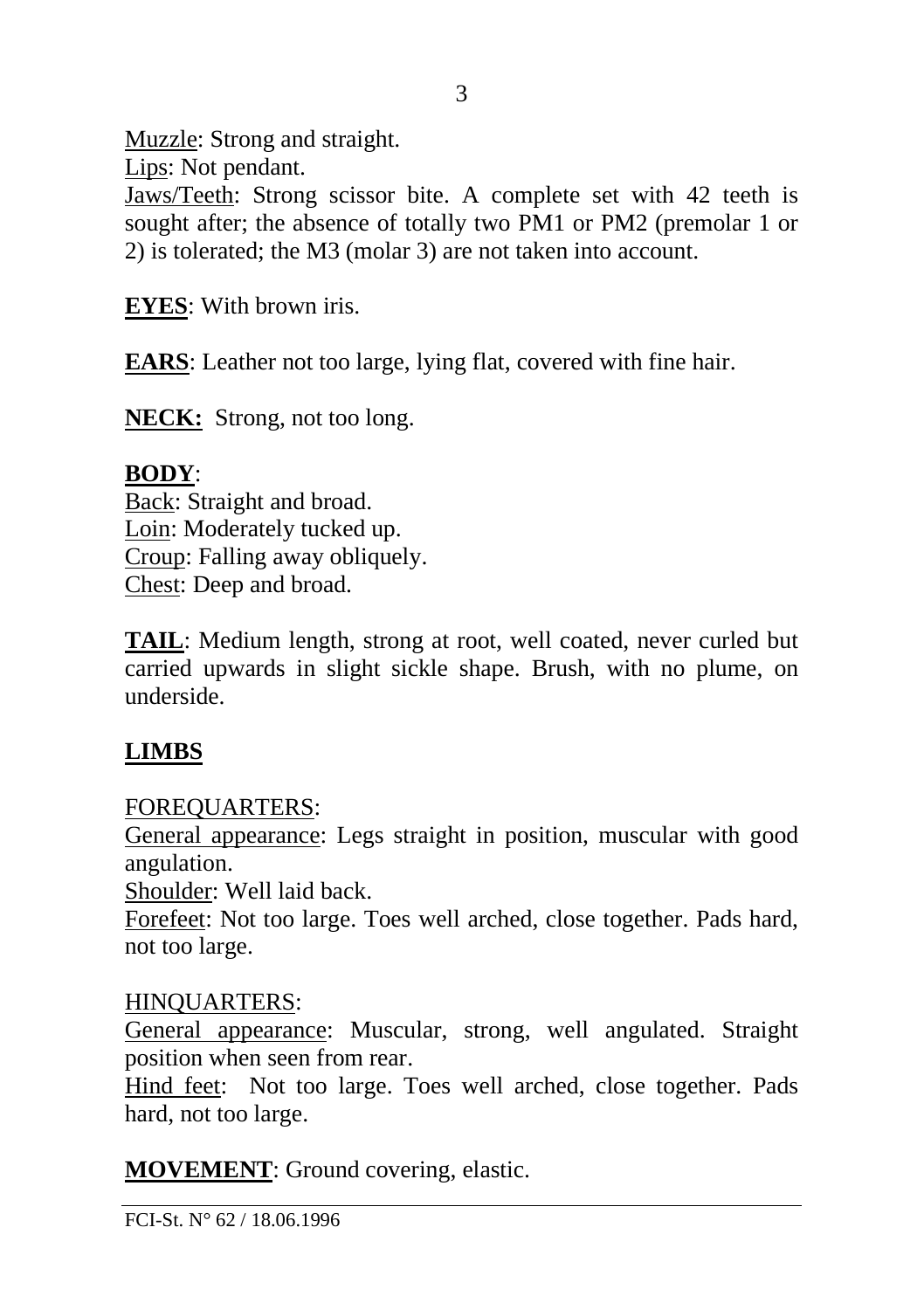## **COAT**

Hair: Rough coat, not shaggy, without gloss, harsh and coarse. Coat on head is shorter than on body, forms a moustache.

Colour: Red and fawn. White mark on chest permitted.

## **SIZE**:

| Height at withers: 45-53 cm |             |
|-----------------------------|-------------|
| Dogs                        | 47-53 cm    |
| <b>Bitches</b>              | $45-51$ cm. |

**FAULTS** : Any departure from the foregoing points should be considered a fault and the seriousness with which the fault should be regarded should be in exact proportion to its degree and its effect upon the health and welfare of the dog.

- Head too fine.
- Leathers folded or too pointed.
- Tail too short, too thin or curled too much upwards, forming a plume.
- Weak legs.
- Coat too long, thin, curly or soft.
- Shy in temperament.

# **DISQUALIFYING FAULTS**:

- Aggressive or overly shy dogs.
- Any dog clearly showing physical or behavioural abnormalities shall be disqualified.
- Under or overshot mouth; more than two premolars (PM1 or PM2) missing.
- Any colour other than mentioned in the standard.

# **N.B.:**

- Male animals should have two apparently normal testicles fully descended into the scrotum.
- Only functionally and clinically healthy dogs, with breed typical conformation should be used for breeding.